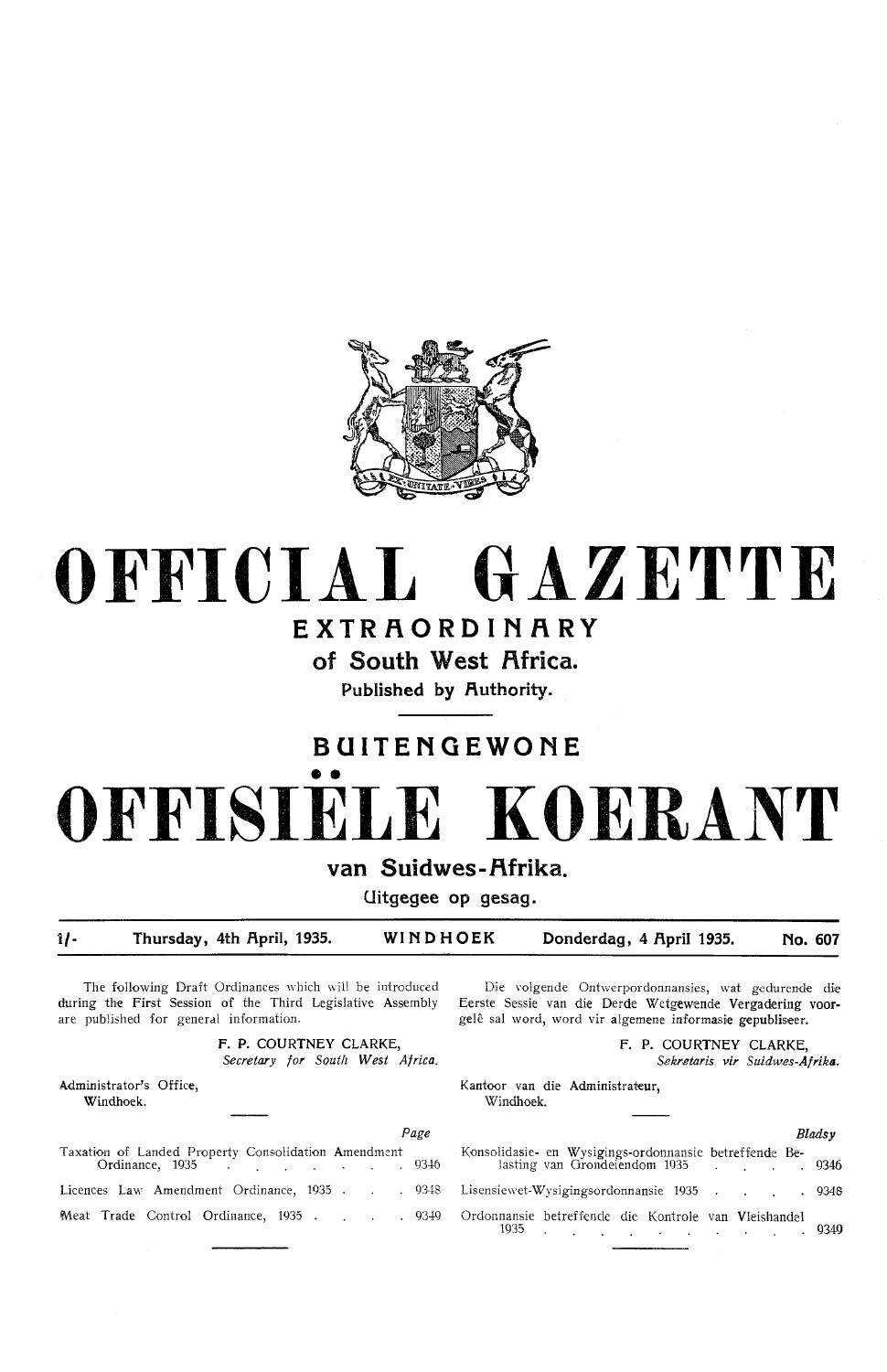#### **ORR.FT ORDINANCE**

To provide for the consolidation and amendment of the law relating to taxation of landed property.

BE IT ORDAINED by the Legislative Assembly for the Territory of South West Africa, as follows:—

1. The laws mentioned in the First Schedule *to* this Ordinance to the extent to which the same are therein ex-<br>pressed to be repealed, shall be, and the same are, hereby repealed; except as to the recovery of any tax due before the taking effect of this Ordinance.

2. In this Ordinance, unless inconsistent with the context-"District" shall mean a Magisterial district;

- "Magistrate" shall mean the Magistrate of the district with-
- in which the immovable property concerned is situate; "Rural properties" shall mean all property outside the boundaries of any township;
- "Township" shall mean and include any Municipal Area and any area which has been declared a village management board area or established as a township under the provisions of the laws for the time being in force with regard to village management boards or townships;
- "Urban properties" shall mean all property lying within the boundaries of a township;

3. Subject to the provisions of section twenty-eight of the Townships Ordinance, 1928 (Ordinance No. 11 of 1928) **and** except as in this Ordinance is specially provided, the registered owner or owners of immovable property in this Territory shall pay on or before the thirtieth day of September in each year as for the financial year running from the first day of April to the thirty-first day of March, a tax hereinafter called "land tax" calculated on the area of the property concerned as follows:-

- (1) On . rural properties for every 100 hectares or part thereof -
	- (a) in the northern and central districts except as ·provided in paragraph (c), viz. Outjo, Orootfontein, Otjiwarongo, Omaruru, Okahandja, Karibib, Swakopmund, Windhoek, Gobabis and Rehoboth . -1/-;
	- (b) in the southern districts, viz. Gibeon, Keetmanshoop, Luderitz, Aroab, Bethanie, Maltahohe, and Warmbad . . . . . . . 6d.;
	- (c) in parts of the northern and central districts specially to be defined by the Administrator by notice in the *Official Oazet¢e* 6d.;

with a minimum in each case of five shillings im respect of any one lot of gmund.

Provided that where the Magistrate is satisfied that any registered owner is holding rural properties purely for speculative purposes, such Magistrate may impose a land tax of twice the normal amount.

(2) On urban property for every 50 square metres or portion thereof  $1/-$ , with a minimum of two shillings, and with a maximum of two pounds and ten shillings for any one erf or lot of ground lying within a municipal area, and a maximum of one pound for any one erf or lot of ground in all other cases.

#### **ONTWERPORDONNANSIE**

Om voorsiening te maak vir die konsolidasie en wysiging van die wet betreffende die belasting op grondeiendom.

DIT WORD VERORDEN deur die Wetgewende Vergadering van. die Oebied Suidwes-Afrika as volg:-

1. Die wette genoem in die Eerste Bylae van hierdie Ordonnansie word hiermee herroep in die mate daarin ver-Ordonnansie word hiermee herroep in die mate daarin ver-<br>meld, met uitsondering van die invordering van enige belasting betaalbaar voor die inwerkingtreding van hierdie Ordonnansie.

2. In hierdie Ordonnansie, tensy onbestaanbaar met die samehang

beteken "distrik' 'n magistraatsdistrik;

beteken "magistraat" die magistraat van die distrik waarin die betrokke onroerende besit gelee is;

beteken "landelike eiendomme" alle eiendom buitekant die grense van enige stadsgebied;

- beteken en omvat "stadsgebied" enige munisipale gebied<br>en enige gebied wat, kragtens die voorsieninge van die<br>wette wat dan van krag is ten opsigte van dorpsbestuursrade of stadsrade, as 'n dorpsbestuursraadsgebied ver-<br>klaar of as 'n stadsgebied gestig is;
- beteken "stedelike eiendomme" alle eiendomme wat binne die grense van 'n stadsgebied geleë is.

.3. Onderhewig aan die voorsiening,e van artrkel *agt-en- twintig* van die Dorpe-Ordonnansie 1928 (Ordonnansie No. 11 van 1928), en behalwe soos in hierdie Ordonnansie spesiaal voorsien is, moet die geregistreerde eienaar of eienaars van onroerende goedere in hierdie Oebied op of voor die dertiende dag van September in elke jaar vir die lopende boekjaar vanaf die eerste dag van April tot die een-en-dertigste dag van<br>Maart 'n belasting betaal, hierinlater die "grondbelasting" genoem, bereken op die oppervlakte van die betrokke eiendom<br>as volg: --

- (1) Op landelike eiendom, vir elke 100 hektare of gedeelte daarvan
	- (a) in die noordelike en sentrale distrikte behalwe soos voorsien in paragraaf (c), n.l. Outjo, Grootfontein, Otjiwarongo, Omaruru,<br>Okahandja, Karibib, Swakopmund, Windhoek, Gobabis en Rehoboth . . . . . . 1/-; <br>
	(b) in die suidelike distrikte, n.l. Gibeon,
	- Keetmanshoop, Luderitz, Aroab, Bethanie, Maltahohe, en Warmbad . . . . . 6d.;
	- (c) in gedeeltes van die noordelike en sentrale distrikte, spesiaal deur die<sup>.</sup> Administrateur<br>by kennisgewing in die *Offisiële Koerant* te word bepaal . . . . . . 6d.;

met 'n minimum in elke geval van vyf sidings ten opsigte van enige stuk grond.

Met die verstande dat waar die magistraat oortuig is dat enige geregistreerde eienaar landelike eiendom suiwer vir spekulatiewe doeleinde besit, sodanige ma-<br>gistraat 'n grondbelasting van twee maal die normale bedrag kan oplê.

(2) Op stedelike eiendom vir dke 50 vierkantmeters of gedeelte daarvan 1/-, met 'n . minimum van twee sielings, en met 'n maksimum van twee pond en tien sielings vir enige enkele erf of stuk grond wat binne 'n munisipale gebied gelee is, en 'n maksimum van een pond vir enige enlvele erf of stuk grond in alle andere gevalle.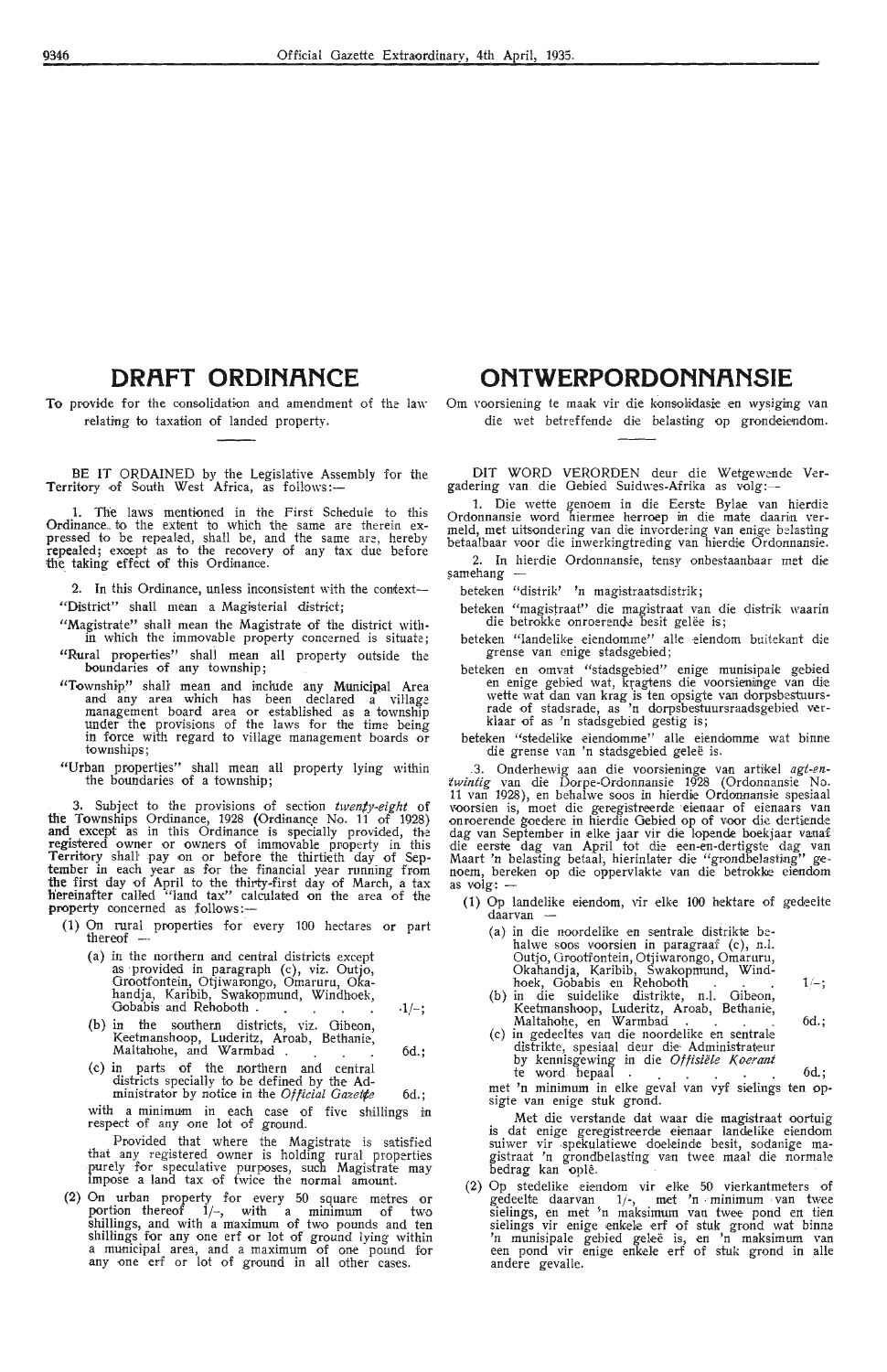(3) In the event of any land tax remaining unpaid for a period of one year after the due date thereof there shall be payable in respect thereof a penalty equal to the amount that is in arrear.

Provided that joint owners in undivided shares of any immovable property shall be jointly and severally liable for the payment of land tax on such immovable property. Provided further that revenue derived from land tax collected in any village management board area, or<br>such portion of such revenue as the Administrator may from time to time allocate may, after deduction of five per cent. to cover the cost of collection, be paid over to the village management board concerned to be utilised for the common benefit of the community, in accordance with the provisions of the Village Management Boards Proclamation, 1925 (Proclamation<br>No. 2 of 1925), or any amendment thereof.

And provided further that, with the consent of the Administrator, land of equal value may be accepted in payment of land tax, the necessary valuation being made by the Magistrate, and written notice of such valuation being given to the owner.

The assessment and collection of land tax shall be carried out by the Magistrate.

5. If the area concerned has not been completely surveyed, so that it cannot be determined with absolute accuracy,<br>it shall be arrived at by a careful estimate, and the tax shall he assessed on the basis of such estimate, until a proper survey has been made.

Written notice of the assessment must be issued to the registered owner concerned before the thirty-first day of August in each year.

6. ( 1) Any appeal will lie to the Administrator or such Board of persons as he may appoint in his stead by notice in the *Official Gazette,* against any assessment of the Magistrate, whether of normal or of double tax, and against any valuation of land under section *three;* provided that such appeal is notified in writing to the Magistrate within one month after the receipt of the notice of assessment or of the valuation of land as aforesaid, and that such notificaltion contains a statement of the grounds of appeal.

The decision of the Administrator or of the said Board as the case may be, shall be final.

(2) The liability to pay the tax shall not be stayed pending the decision of any appeal, but any amount that is held on appeal to have been wrongly paid shall be refunded.

7. Any person who makes any false statement to the Magistrate with intent to reduce the assessment of land tax, shall be guilty of an offence and liable on conviction to a fine not exceeding one hundred pounds and alternatively to imprisonment for a period not exceeding six months.

8. Land tax shall not be payable in respect of property owned by and registered in the name of -

- (a) The Administration of the Territory of South West Africa;
- (b) The South African Railways and Harbours Administra**tion;**
- ( c) Municipal Councils and Village Management Boards;
- (d) Societies formed for religious, charitable or educational purposes in respect of land used exclusively for the purpose of any church, mission, hospital or school; provided that the Administrator may in his discretion, exempt from land tax any land owned by such societies as aforesaid which is used wholly or partially for other purposes not enumerated herein;
- (e) The Land and Agricultural Bank of South West Africa.

9. This Ordinance may be cited for all purposes as the Taxation of Landed Property Consolidation and Amendment Ordinance, 1935, and shall come into force on the first day of April, 1935. (3) In die geval van enige grondbelasting wat vir 'n tydperk van een jaar na die vervaldag daarvan onbetaal is, is daar 'n boete gelyk aan die agterstallige bedrag ten opsigte daarvan betaalbaar.

Met die verstande dat mede-eienaars van onver-<br>deelde aandele van enige onroerende goedere hoofdelik aanspreeklik is vir die betaling van grondbelasting op sodanige onroerende eiendom.

Met die verstande verder dat inkomste verkry van grondbelasting ge1n in enige dorpshestumsraadsgebied, of sodanige gedeelte van sodanige inkomste as die **Ad**ministrateur van tyd tot tyd mag bestem, na aftrekking<br>van vyf persent om die inningskoste te dek, aan die betrokke dorpsbestuursraad oorbetaal mag word, om<br>gebruik te word vir die gemeenskaplike baat van die samelewing ooreenkomstig die voorsieninge van die Dorpsbestuursrade Proklamasie 1925 (Proklamasie No. 2)<br>van 1925) of enige wysiging daarvan;

En met die verstande vcrder dat, met die toes'temming van die Administrateur, grond van gelyke waarde<br>in vereffening van grondbelasting aangeneem mag word,<br>en dat die nodige waardering deur die magistraat gedoen, en skriftelike kennisgewing van sodanige waar-<br>dering aan die eienaar gegee moet word.

4. Die raming en inning van grondbelasting moet deur die magistraat uitgevoer word.

5. As die betrokke gebied n1e volledig opgem=et is nie, sodat dit nie met absolute sekerheid vasgestel kan word nie, moet dit deur sorgvuldige skatting verkry word en die belasting moet geraam word op die basis van sodanige skatting, tot tyd en wyl 'n behoorlike opmeting plaasgevind het.

'n Skriftelike kennisgewing van die raming moet aan die betrokke geregistreerde eienaar voor die een-en-dertigste dag<br>van Augustus in elke jaar uitgereik word.

6. (1) 'n Appel mag deur die Administrateur of so-<br>danige raad van persone as hy deur kennisgewing in die Offisiele Koerant in sy plek mag aanstel, aangeteken word teen enige raming van die magistraat, hetsy van die normale of die dubbele belasting, en teen enige waardering van grond kragtens artikel *drie*; met die verstande dat kennisgewing aangaande sodanige appèl binne een maand na die ontvangs<br>van die ramingskennisgewing of van die voormelde waardering van grond skriftelik aan die magistraat gegee word,<br>en dat sodanige kennisgewing 'n verklaring van die redes,van die appel bevat.

Die beslissing van die Administrateur of van die voormelde raad is finaal.

(2) Die verpligting om die belasting te betaal word nie opgeskort hangende die beslissing van enige appel nie, maar enige bedrag wat na appèl beskou word verkeerd betaal te<br>wees, moet terugbetaal word.

7. Iemand wat enige valse verklaring voor die magistraat aflê met die doel om die raming van grondbelasting te verminder, is skuldig aan 'n misdryf en, na skuldigbevinding, blootgestel aan 'n boete van hoogstens eenhonderd pond en as alternatief aan gevangenisstraf vir 'n tydperk van hoogstens ses maande.

8. Grondbelasting is nie betaalbaar nie ten opsigte van eiendom in besit van en geregistreer in die naam van --

- (a) Die Administrasie van die .Gebied Suidwes-Afrika;
- (b) Die Administrasie van Suid-Afrikaanse Spoorweë en Hawens;
- ( c) Munisipale rade en dorpsbestuursrade;
- (d) Vereniginge gestig vir godsdienstige liefdadigheids- of onderwysdoeleindes ten opsigte van grond uitsluitlik gebruik vir die doel van enige kerk, sending, hospitaal of skool; met die verstande dat die Administrakur volgens goeddunke enige grond in besit van sodanige vereniginge, soos voormeld, wat geheel of gedeeltelik vir ander doeleindes wat nie hierin opgenoem is nie gebruik<br>word, kan vrystel van grondbelasting;
- (e) Die Land- en Landboubank van Suidwes-Afrika.

9. Hierdie Ordonnansie kan vir alle doele:ndes aangehaal word as die Konsolidasie- en Wysigingsordonnansie betreffende Belasting van Grondeiendom 1935 en tree in werking op die<br>eerste dag van April 1935.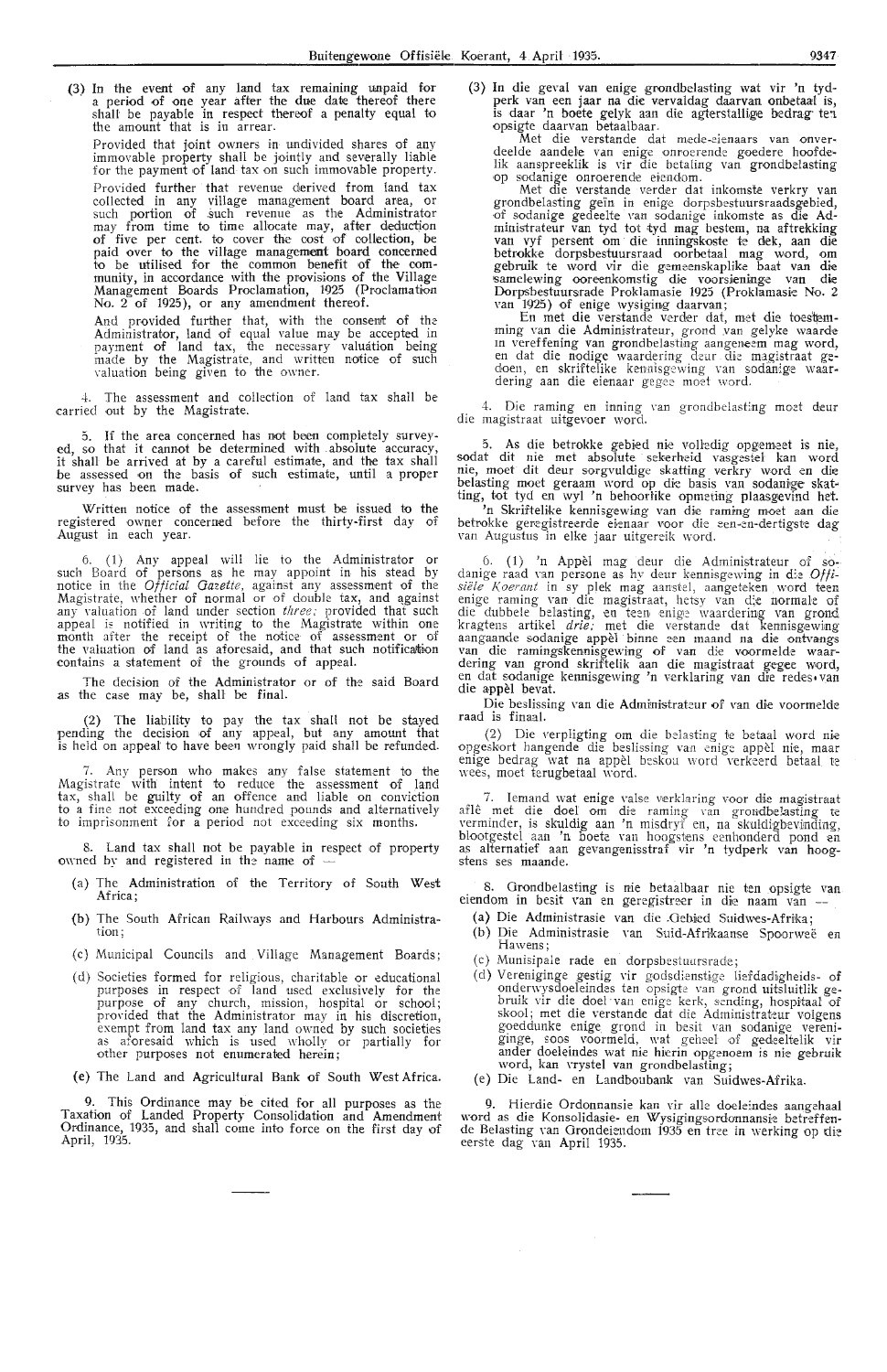| SCHEDULE.                                                                                                |                                                                                                                             |                      | BYLAE.                                                                                        |                                                                                                                                                                             |                           |  |
|----------------------------------------------------------------------------------------------------------|-----------------------------------------------------------------------------------------------------------------------------|----------------------|-----------------------------------------------------------------------------------------------|-----------------------------------------------------------------------------------------------------------------------------------------------------------------------------|---------------------------|--|
| Number and Year.                                                                                         | Laws Repealed: Title.                                                                                                       | Extent of<br>Repeal. | Nommer en Jaar.                                                                               | Wette Herroep: Titel.                                                                                                                                                       | Omvang van<br>Herroeping. |  |
| 1. Ordinance of the I<br>Governor<br>of<br>German South<br>West Africa of<br>the 19th March.<br>1909.    | Concerning the Taxation of<br>Landed Property in the<br>West<br>South<br>German<br>African Protectorate.                    | The whole.           | 1. Ordonnansie van  <br>die Goewerneur<br>van Duits Suid-<br>wes-Afrika van<br>19 Maart 1909. | Betreffende die belasting<br>van grondeiendom in die<br>Duits<br>Suidwes-Afrikaanse<br>Protektoraat.                                                                        | Die hele.                 |  |
| Governor<br>of<br>German South<br>West Africa of<br>the 12th October,                                    | 2. Ordinance of the   Amending the Ordinance<br>March, 1909,<br>$of$ 19th<br>concerning the Taxation of<br>Landed Property. | The whole.           | 12 Oktober 1910.                                                                              | 2. Ordonnansie van   Wysiging van die Ordon-<br>die Goewerneur   nansie van 19 Maart 1909,<br>van Duits Suid- betreffende die belasting<br>wes-Afrika van van grondeiendom. | Die hele.                 |  |
| 1910.<br>3. Ordinance of the $\vert$<br>of<br>Governor<br>German South<br>West Africa of<br>the 24th No- | Amending the Ordinance<br>19 <sup>t</sup><br>March, 1909,<br>of<br>concerning the Taxation of<br>Landed Property.           | The whole.           | die Goewerneur<br>van Duits Suid-<br>wes-Afrika van<br>24 November<br>1913.                   | 3. Ordonnansie van   Wysiging van die Ordon-<br>nansie van 19 Maart 1909,<br>betreffende die belasting<br>van grondeiendom.                                                 | Die hele.                 |  |
| vember, 1913.<br>4. Proclamation                                                                         | Taxation of Landed Pro-                                                                                                     | The whole.           | 4. Proklamasie No.<br>32 van 1920.                                                            | De Gewijzigde Proklamatie<br>voor de Belasting op Land-<br>eigendom 1920.                                                                                                   | Die hele.                 |  |
| No. 32 of 1920.<br>5. Proclamation                                                                       | perty Amendment Procla-<br>mation, 1920.<br>Mariental Land Tax and                                                          | Section one.         | 5. Proklamasie No.<br>7 van 1922.                                                             | De Mariental Grond<br>en<br>Transport Belasting Prokla-<br>matie 1922.                                                                                                      | Artikel een.              |  |
| No. 7 of 1922.<br>6. Proclamation                                                                        | Transfer Duty<br>Proclama-<br>tion, 1922.<br>Taxation of Landed Pro-                                                        | The whole.           | 6. Proklamasie No.<br>19 van 1926.                                                            | De Belasting op Grond-<br>eigendom Verdere Wijzi-<br>gings-Proklamatie 1925.                                                                                                | Die hele.                 |  |
| No. 19 of 1925.                                                                                          | perty Further Amendment<br>Proclamation, 1925.                                                                              |                      | 7. Ordonnansie No.<br>8 van 1933.                                                             | Die Landbank Vrystelling<br>van Belasting Ordonnansie                                                                                                                       | Artikel twee              |  |
| 7. Ordinance No.<br>8 of 1933.                                                                           | Land Bank Exemption from  <br>Taxation Ordinance, 1933.                                                                     | Section two.         |                                                                                               | 1933.                                                                                                                                                                       |                           |  |

#### **DRAFT ORDINANCE**

For the amendment of the law relating to the licensing of trades, occupations and callings in the Territory of South West Africa.

BE IT ORDAINED by the Legislative Assembly for the Territory of South West Africa, as follows:—

1. The First Schedule to the Licences Proclamation, 1921 (Proclamation No. 21 of 1921), as amended from time to time, is hereby further amended by the insertion at the end of the Section under the heading ''Speculator in Livestock and Produce" of the following additional paragraph:

"2. (1) All buyers of karakul pelts shall keep a record of all pelts purchased, stating in every case --

- (a) the date and place of the transaction;
- (b) the quantity of pelts purchased;
- (c) the name and address of the seller;
- (d) the purchase price.

(2) The necessary entries shall be made as soon as the agreement of sale is concluded and shall be signed there and then by both the buyer and the seller. (The said entries so signed shall be called hereinafter<br>a "certificate of sale").

(3) All certificates of sale shall be completed in triplicate, one being handed to the seller, one being retamed by the buyer, and one being handed by the buyer to the Magistrate of the District in which the<br>transaction took place. It shall be an obligation upon the buyer to account as aforesaid to the said Magisfrate within fifteen days after the end of each calendar month.

 $(4)$  Certificates of sale in the possession of buyers or sellers shall be open to inspection at all reasonale time; by an European member of the South West Africa Police, the Revenue Inspector or any other duly<br>authorised public officer.

#### **ONTWERPORDONNANSIE**

Vir die wysiging van die wet betreffende die lisensieverlening aan bedrywe, beroepe en professies **in** die Gebied Suidwes-Afrika.

DIT WORD VERORDEN deur die Wetgewende Vergadering van die Gebied Suidwes-Afrika as volg:-

1. "De Eerste Bijlage" van "De Licentie Proklamatie 1921" (Proklamasie No. 21 van 1921), soos van tyd tot tyd gewysig, word hierby verder gewysig deur die invoeging van die volgende nuwe paragraaf aan die end van die rubriek "Spekulateur in Vee en Produkten": -

"2. (1) Alle kopers van karakoelvellen moeten een register houden van alle gekochte vellen in elk geval<br>verklarende —

- (a) het datum en de plaafa van de transaktie;
- (b) de hoeveelheid van de gekochte vellen;
- ( c) de naam en het adres van de verkoper;
- ( d) de koopprys.

(2) De nodige inschrijvingen moeten gemaakt wor- den zodra de overeenkomst van verkoop gesloten is en moeten daar en dan door beide, de koper en verkoper, ondertekend worden. (De aldus getekende inschrijvingen worden h1erinlater een "verkoopcertifikaat" genoemd).

(3) Alle verkoopcertifikaten moeten in triplikaat opgemaak,t worden. Een daarvan wordt aan de ver- koper overhandigd, een wordt door de koper teruggehouden en één wordt door de koper aan de magistraat<br>van het distrikt waarin de transaktie plaatsvond, afgeleverd. Het is een verplichting van de koper om aan de voormelde magistraat binnen vijftien dagen na het einde van elke kalendermaand rekening af te leggen zo-<br>als voormeld.

(4) Verkoopcertifikaten in het bezit van kopers of ver-<br>kopers moeten op alle redelike tijden ter inzage van een blank lid van de Zuidwest-Afrikaanse Politie, de Inkomsteninspekteur of een ander behoorlik gemachtigde publieke ambtenaar open liggen.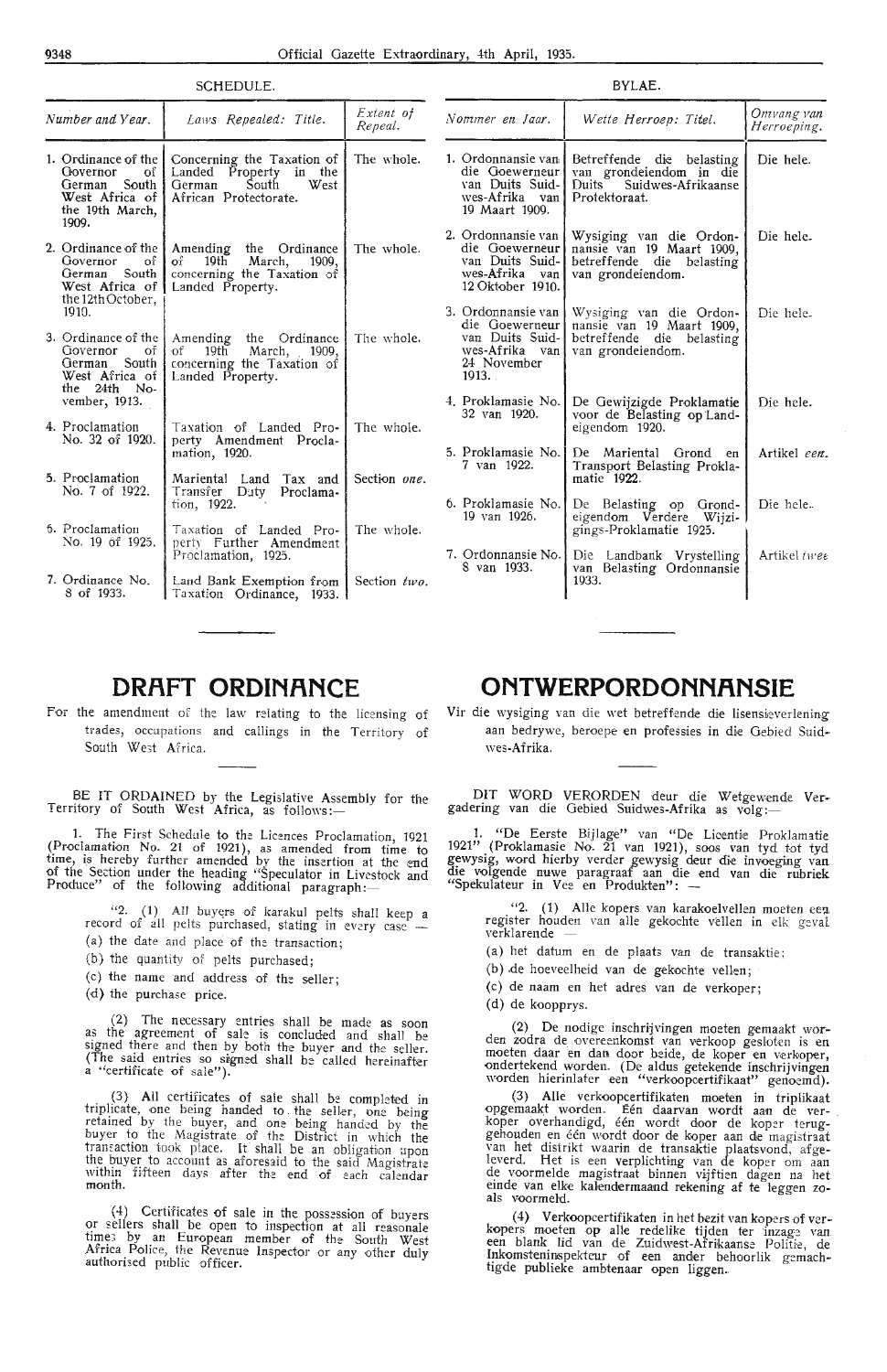(5) Certificates of sale in the possession of Magistrates may be inspected by the authorised officials of<br>a Company, Co-operative Society, Syndicate, or other association of persons, in respect of sales by Shareholders or members of such company, Co-operative Society, Syndicate or other association of persons, on payment of a fee of one shilling.

(6) Any person who contravenes any provision of this paragraph shall be guilty of an offence and liable on conviction to a fine not exceeding £50 or in<br>default of payment to imprisonment for a period not exceeding three months."

2. This Ordinance mav be cited for all purposes as the Licences Law Amendment Ordinance, 1935,

#### **DRAFT ORDINANCE**

**To** establish a Meat Trade Control Board and to make provision for the control of the export of livestock, for the imposition of a levy on slaughtered livestock; and generally for the regulation and control of the meat trade.

BE IT ORDAINED by the Legislative Assembly for the Territory of South West Africa, as follows:--

!. As from a date to be fixed by the Administrator by proclamation in the Gazette, there shall be established a board, to be known as the Meat Trade Control Board (hereinafter referred to as the "board"), which shall be a body corporate, capable of suing and being sued in its corporate name and, subject to the provisions of this Ordinance, of performing all' such acts as bodies corporate may by law perform.

2. The board shall consist of · five members appointed by the Administrator, of whom one shall be an officer in the public service (nominated by the Administrator) who shall<br>be Chairman of the board. In regard to the appointment of the other four members, the Administrator shall have due<br>regard to the interests of the meat trade, and of the cattle farmers, sheep farmers and pig farmers of the Territory.

3. The board may, with the approval of the Administrator, appoint a secretary and such other persons as may be necessary to enable it duly to exercise its functions, at such remuneration and on such other conditions as the Administrator may approve. The members of such staff may, but need not be members of the public service.

4. AU expenditure lawfully incurred in the administration of this Ordinance shall be defrayed from the funds raised by the levy hereinafter provided for.

5. Subject to the provisions of the Diseases of Stock Proclamation, 1920 (Proclamation No. 28 of 1920), the board shall have power

- (1) to control and supervise the meat trade within the Territory;
- $(2)$  to control the export of cattle, sheep and pigs from the Territory;
- (3) to impose on all cattle, sheep and pigs slaughtered within the Territory for trade purposes, or exported from the Territory a levy approved of by the Administrator.

6. It shall furthermore be the duty of the board to recommend to the Administrator any steps which are in its<br>opinion calculated to promote the welfare of the meat industry or the meat trade, especially in regard to the location of new markets, and having due regard to the interests of the consumers of meat, and the board shall advise the Administrator in regard to any matter relating to that industry or that trade upon which .its advice may be requested by him.

7. The Administrator may make regulations: -

(a) in regard to the method of appointment, the tenure of office, and the termination of the appointment of members of the board, and the filling of vacancies on the board;

(5) Verkoopcertifikaten in het bezit van magistraten mogen na betaling van een fooi van één shilling door de gemachtigde ambtenanen van een maatschappij, koöperatieve veneniging, syndikaten of ander associatie van personen geinspekteerd worden ten opzichte van verkopen door andeelhouders of leden van zodanige maatschappij, koöperatieve vereniging, syndikaat of ander associatie van personen. associatie van personen.

(6) Iedereen die een voorziening van deze paragraaf overtreedt is schuldig aan een misdrijf en, na schuldigbevinding, blootgesteld aan een boete van hoogstens £50 of, by wanbetaling, aan gevangenisstraf .voor een tijdperk van hoogstens drie maanden.''

2. Hierdie Ordonnansie kan vir alle doeleindes aangehaal word as die Lisensiewet-Wysigingsordonnansie 1935.

#### **ONTWERPORDONNANSIE**

Om 'n Vleishandel-Kontroleraad in te stel en om voorsiening te maak vir die kontrole van die uitvoer van lewende hawe, vir die ople van 'n heffing op geslagte lewende hawe; en algemeen vir die reëling en kontrole van die vleishandel.

DIT WORD VERORDEN deur die Wetgewende Vergadering van die Gebied Suidwes-Afrika as volg:-

1. Vanaf 'n datum deur die Administrateur in die Offisiële Koerant by proklamasie te bepaal, word 'n raad ingestel wat as die Vleishandel-Kontroleraad (hierinlater "die raad" genoem) bekend sal wees, wat 'n regspersoon sal wees, in staat om in sy regspersoonlike naam te dagvaar en gedagvaar te word en, onderhewig aan die voorsieninge van hierdie Ordonnansie, al sodanige handelinge te onderneem as regspersone volgens wet mag onderneem.

2. Die raad moet bestaan uit vyf deur die Administrateur aangestelde lede, een van wie 'n staats-amptenaar (deur die · Administrateur benoem} moet wees, wat voorsitter van die raad sal wees. Ten opsigte van die benoeming van die ander vier lede moet die Administrateur die belange van die vleishandel en van die beeste-, skaap- en varkboe**r**e van die Gebied behoorlik in aanmerking neem.

3. Die raad kan met die goedkeuring van die Administrateur 'n sekretaris en sodanige ander persone aanstel as nodig mag wees om hom in staat te stel om sy funksies behoorlik uit te oefen teen sodanige beloning en op sodanige ander voorwaardes as die Administrateur mag goedkeur. Die lede . van sodanige staf kan, maar behoef nie lede van die staats-<br>diens te wees nie.

4. Aile uitgawe wettig in verband met die administrasie van hierdie Ordonnansie gemaak, moet bestry word uit die fonds bymekaar gemaak deur die heffing hierinlater voorsien.

5. Onderhewig aan die voorsieninge van "De Veeziekten Proklamatie 1920" (Proklamasie No. 28 van 1920) het die raad bevoegdheid --

- (1) om die vleishandel binne die Gebied te kontroleer;
- (2) om die uitvoer van beeste, skape en varke uit die Ge-bied *te* kontrolee r;
- (3) om op alle beeste, skape en varke binne die Gebied vir handelsdoeleindes geslag of uit die Gebied uitgevoer, 'n heffing deur die Administrateur goedgekeur, op te lê.

6. Dit is voorts die plig van die raad om aan die **Ad**ministrateur enige stappe aan te beveel wat syns insiens bereken is om die weivaart van die vleisnywerheid of die vleishandel te bevorder, .. . eral ten opsigte van die aanwysing van nuwe markte en met behoorlike inagneming van die belange van die vleisverbruikers, en die raad moet die Administrateur adviseer ten opsigte van enige saak aangaande die nywerheid of die handel ten opsigte waarvan sy advies gevra mag word.

7. Die Administrateur mag regulasies maak:-

(a) ten opsigte van die metode van benoeming, die dienstyd en die beëindiging van die aanstelling van lede van<br>die raad en die opvul van vakatures op die raad;